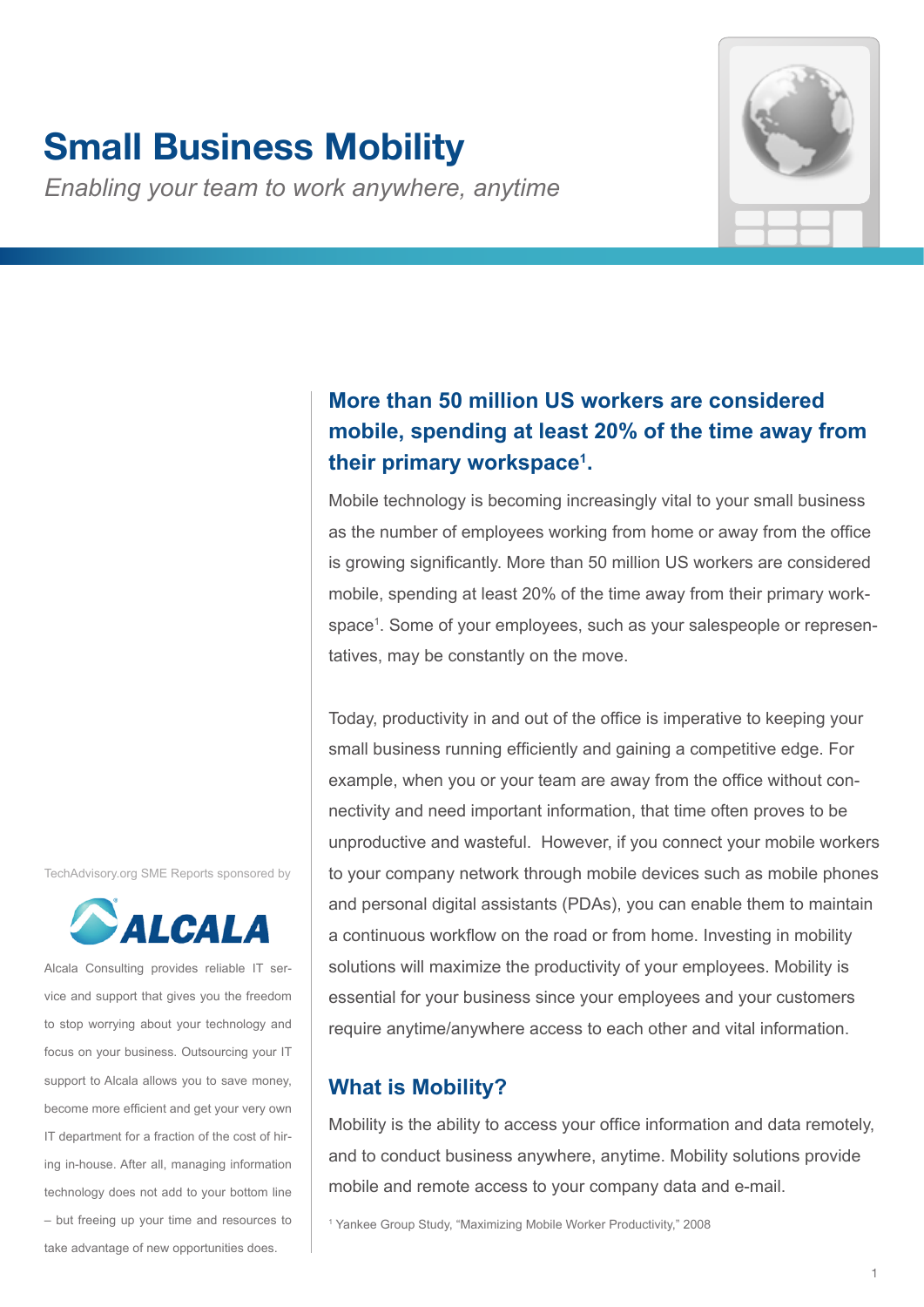### **How Can Your Small Business "Go Mobile"?**

Today's technology offers a broad array of solutions to the various mobility needs of your small business. One of the areas your employees can greatly benefit from is wireless technology solutions. There are three main wireless technologies in use today: Wi-Fi (Wireless Fidelity), Cellular Internet, and Bluetooth technology.

- Wi-Fi: Wireless Fidelity is the most widely used wireless technology.
- Cellular Technology: Includes technologies such as GPRS, (General Packet Radio Services), EV-DO (Evolution Data Optimized).
- Bluetooth: Used for short-range wireless connections (up to 10 metres). Bluetooth can be used for connecting your office computers, printers, and other peripherals.

To mobilize your business, you will need to connect your mobile devices such as cell phones, smartphones, personal digital assistants (PDAs), and wireless-enabled (Wi-Fi) laptops to your company network using any of these wireless technologies.

### **Mobile Devices for your business**

- **Mobile Phones**–Your employees can use their mobile phones not only for voicemail and SMS, but for email also. Every Internet-enabled phone can provide your employees anytime/anywhere access to their mail. Most mobile phones connect through cellular technologies such as GPRS and EV-DO.
- **Laptops**–Today most laptops (mobile PCs) have inbuilt wireless capabilities and can connect to internet using wireless technology called Wi-Fi (wireless fidelity). While on the road, they can locate public Wi-Fi "hotspots" and easily connect to your company intranet and access important informaion. These Wi-Fi hotspots have a wireless base station that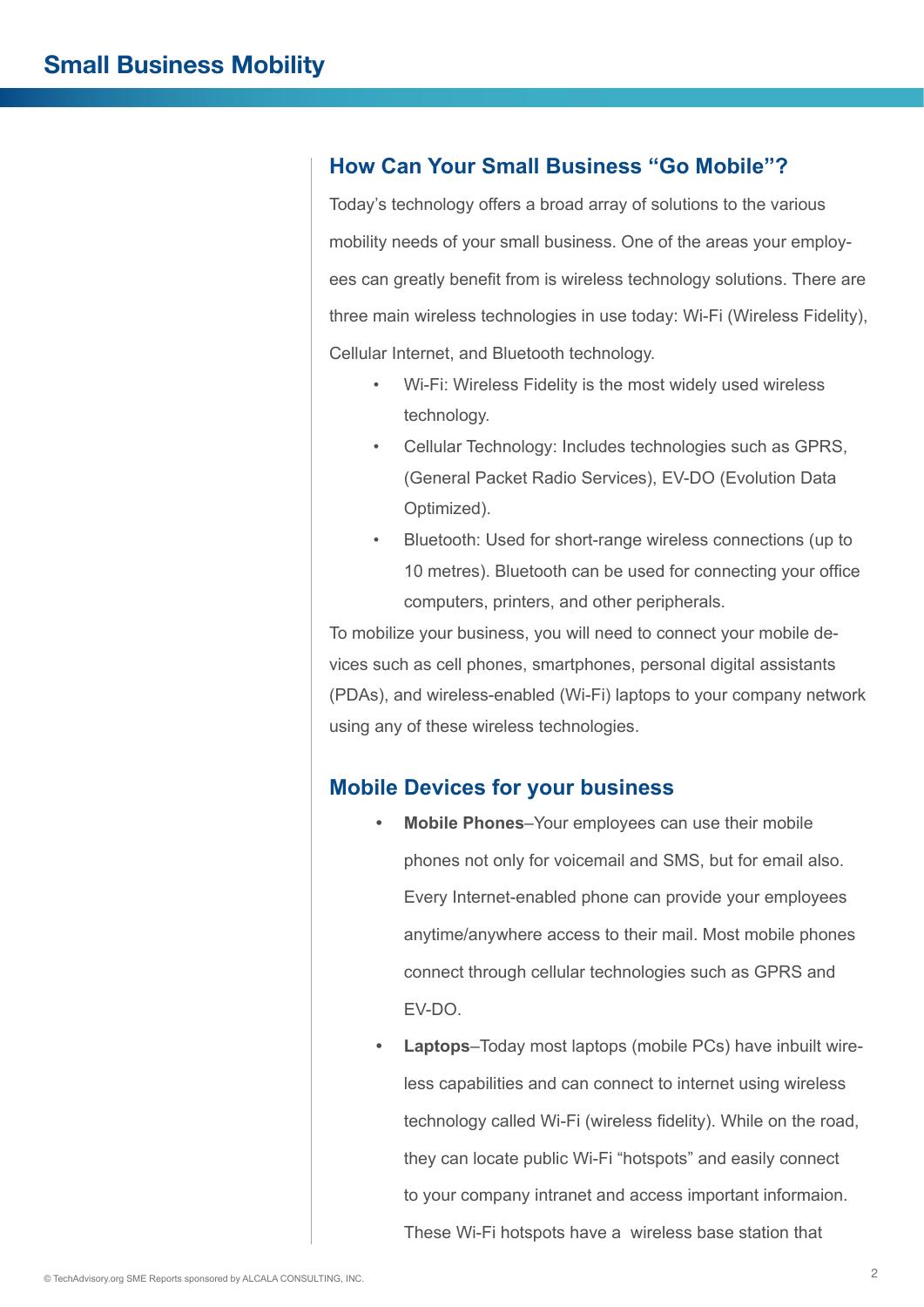"...Wainhouse Research1 has highlighted that collaboration solutions such as audio, video, and web conferencing are reducing the need for travel eliminating airfare, taxi, and hotel expenses.<sup>"</sup>

transmits signals to Wi-Fi-enabled devices.

- **Personal Digital Assistants (PDAs) and Smartphones–A** PDA is a handheld computing device with a larger screen and many more advanced applications than most cell phones, and may or may not provide phone capability. A SmartPhone is basically a cell phone and PDA combined. Smartphones have advanced capabilities and PC-like functionality such as internet access, e-mail, faxing, and remote data transfers. Smartphones often come with a preinstalled operating system, such as the Windows Mobile, RIM BlackBerry, and the iPhone.
- **Tablet PC/Pocket PC–The Tablet PC and Pocket PC perform** all of the functions of a mobile computer.

## **Impact of Mobility on Your Business**

Mobility can help small businesses like yours work more productively and effectively by improving communication and collaboration. Having mobile and remote access to your company information can give you a competitive advantage. There are a number of business benefits your company can realize by adopting the mobile solutions

- **Maximize overall productivity–If your mobile employees** are given access to the same company information they have when they are in the office, this can significantly increase their productivity. Your employees can rely on their mobile devices to access vital information or databases while they are away, so time spent out of office or on road is not wasted, making them equally effective wherever they are located.
- **Improved customer satisfaction–A quick response to cus**tomers' e-mails and queries is essential as it can make the difference between winning and losing a contract. This can be a difficult task when you are out of the office, but with mobile computing devices you can respond almost instantly to urgent customer requests.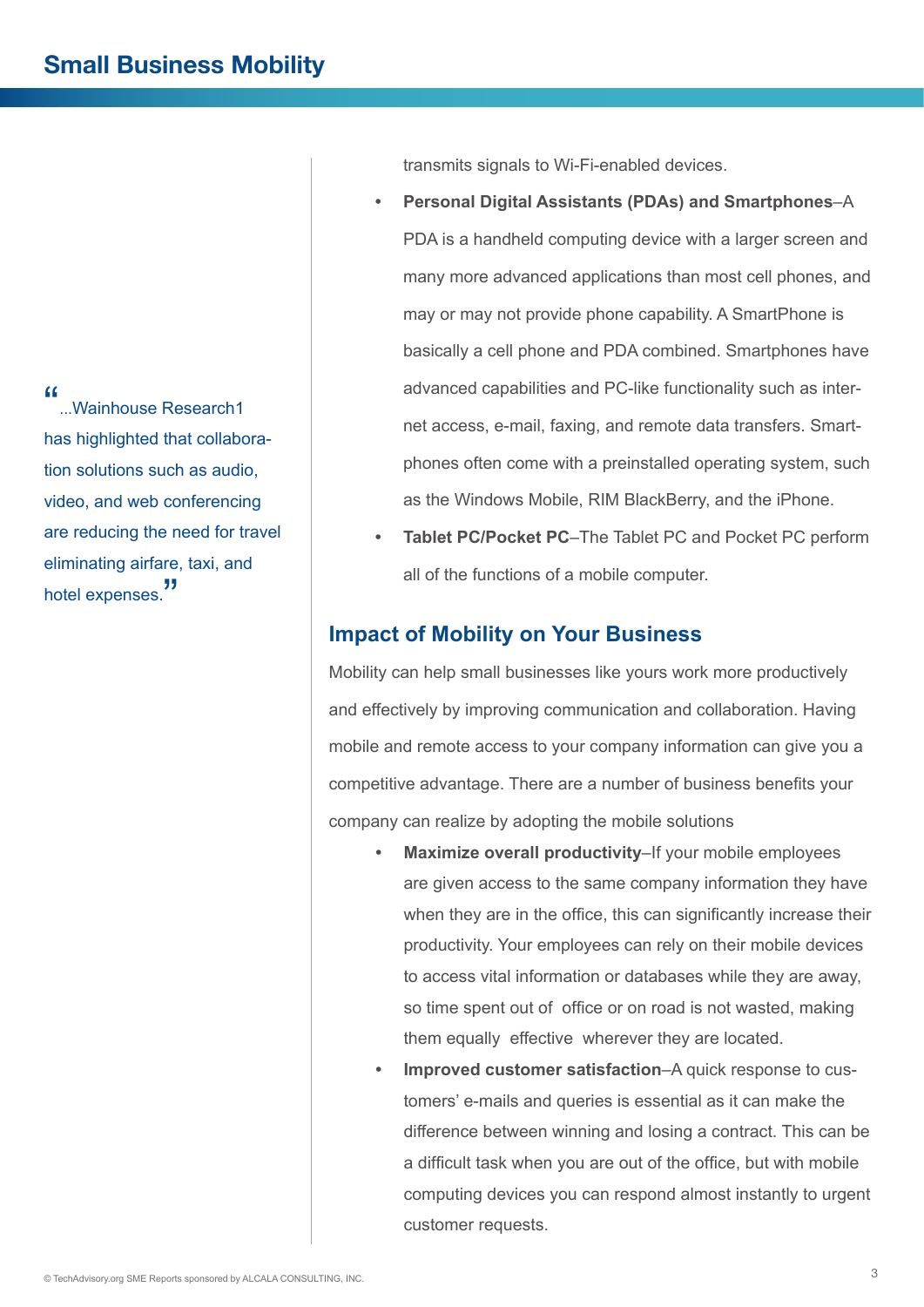- **Better communication and collaboration–Effective commu**nication is essential for collaboration. Through mobile computing devices your employees can send and receive emails while on the go, resulting in better collaboration.
- **Flexible work environments–By providing your workers with** mobile computing tools, you can create a more flexible environment for your employees and empower them to work from home or any other place they like.
- **Creates a paperless environment–With continuous access to** network information and resources through mobile devices, the days of travelling with a heavy load of printed documents and files are gone. However, when printed documents are required, such as printing a contract for a client on the spot, you can print on demand with portable printers.

### **Emerging Trend among Small Businesses**

- Mobile devices in use–A study conducted by Nokia<sup>2</sup> has shown that mobile phones, laptops, and PDAs are the three most popular mobile devices used by employees of smaller companies in US.
- **Business functions mobile devices are being used for–** Research<sup>3</sup> has shown that a growing number of small businesses are deploying mobile devices not only for phone and voicemail. More than 80% of small and medium businesses (SMBs) enable their employees to check email via mobile devices and 64% use mobile devices for remote computing, and more than 50% SMBs enable employees to access applications and business data via mobile devices.
- **• Benefits of mobile technology to smaller companies**–More than 90% of smaller companies report that mobile technologies have provided more flexible environments to their employees by empowering them to work in the field, at home, and any